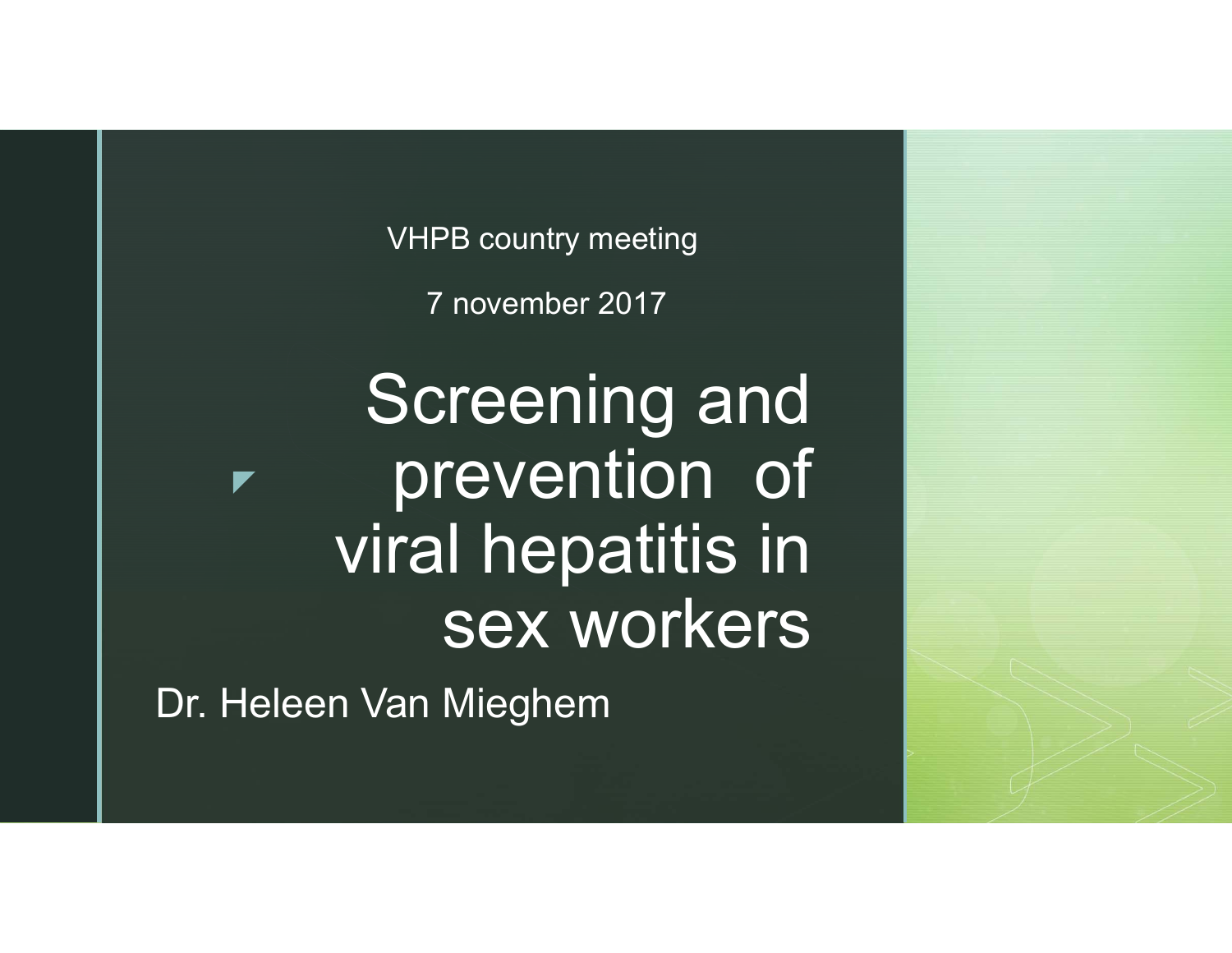

 $\blacktriangleright$ 

#### **VZW** Medical support for female,male and transgender

#### sexworkers

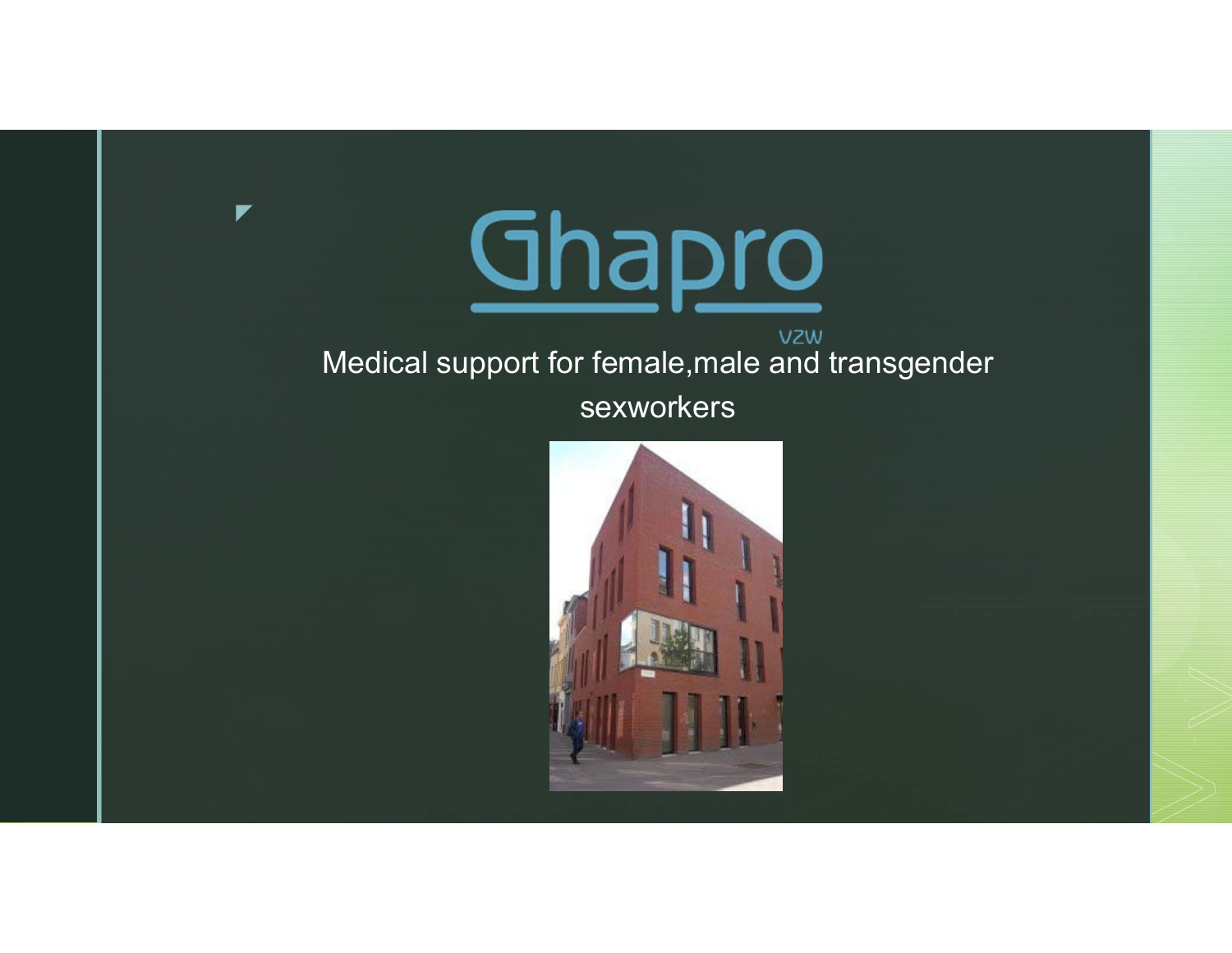### Sex workers and hepatitis B

× High risk group

 $\blacktriangledown$ 

- ٠ Only preventable Sexually Transmittable Disease through vaccination.
- ٠ Very mobile population
- ٠ Knowledge of disease is limited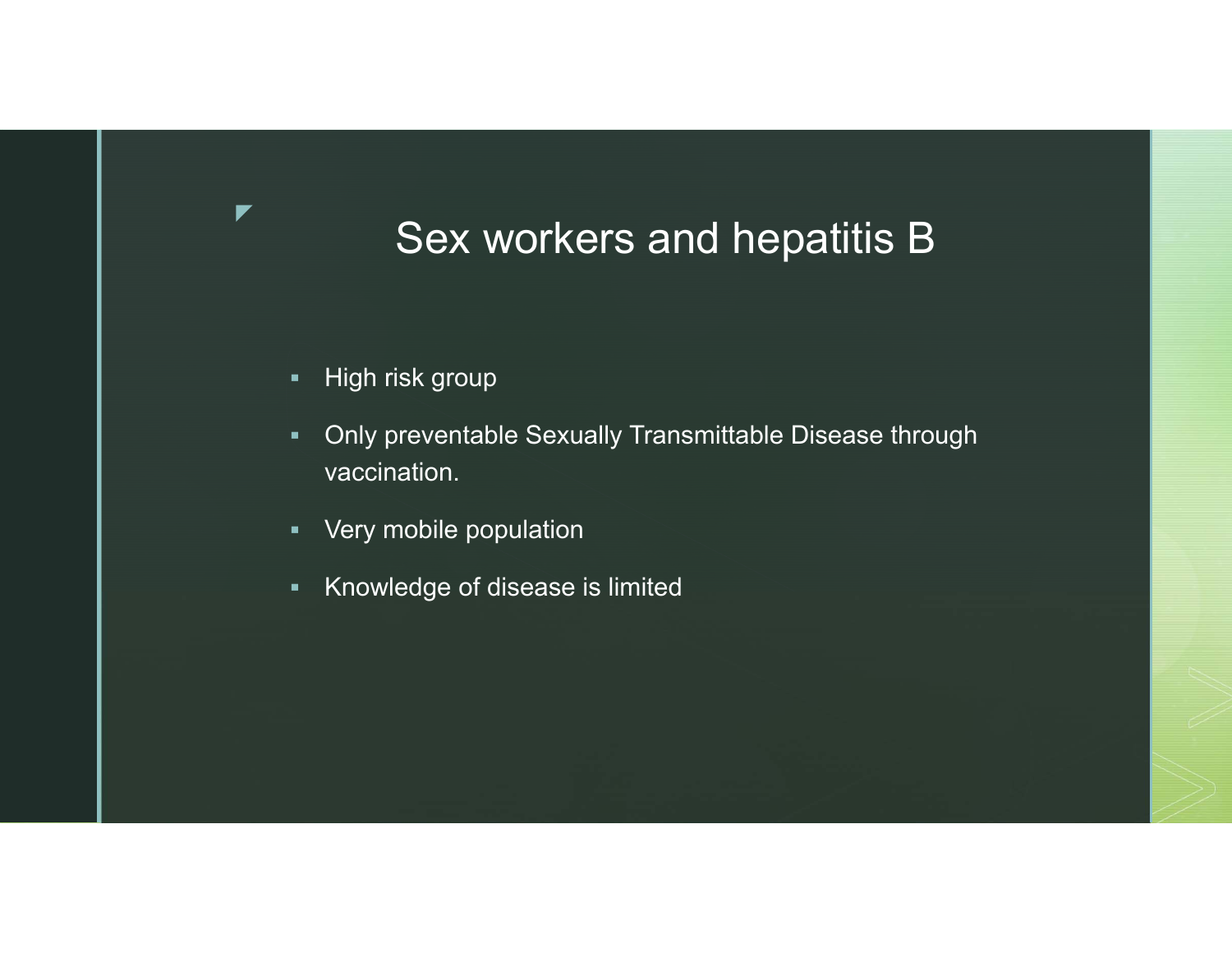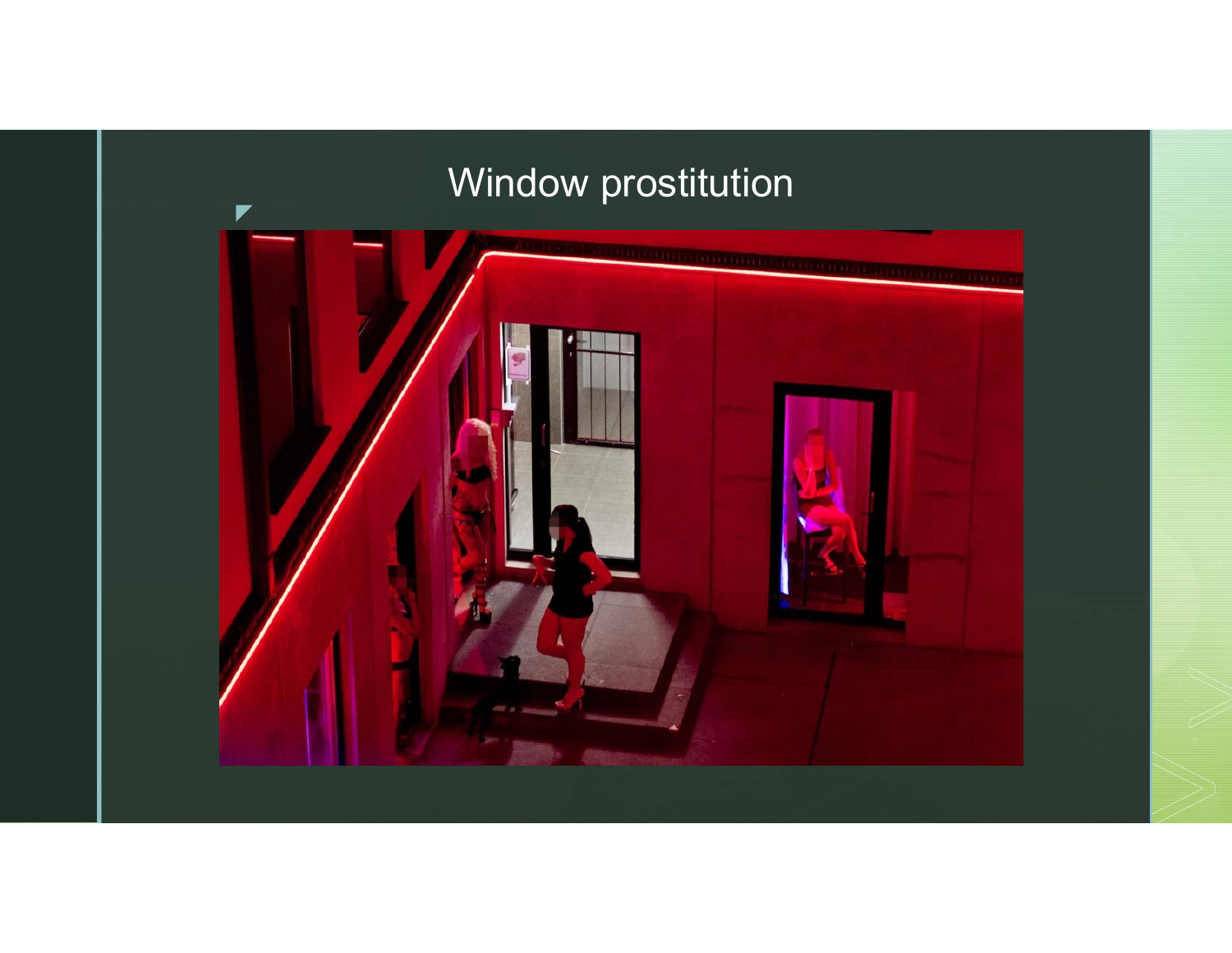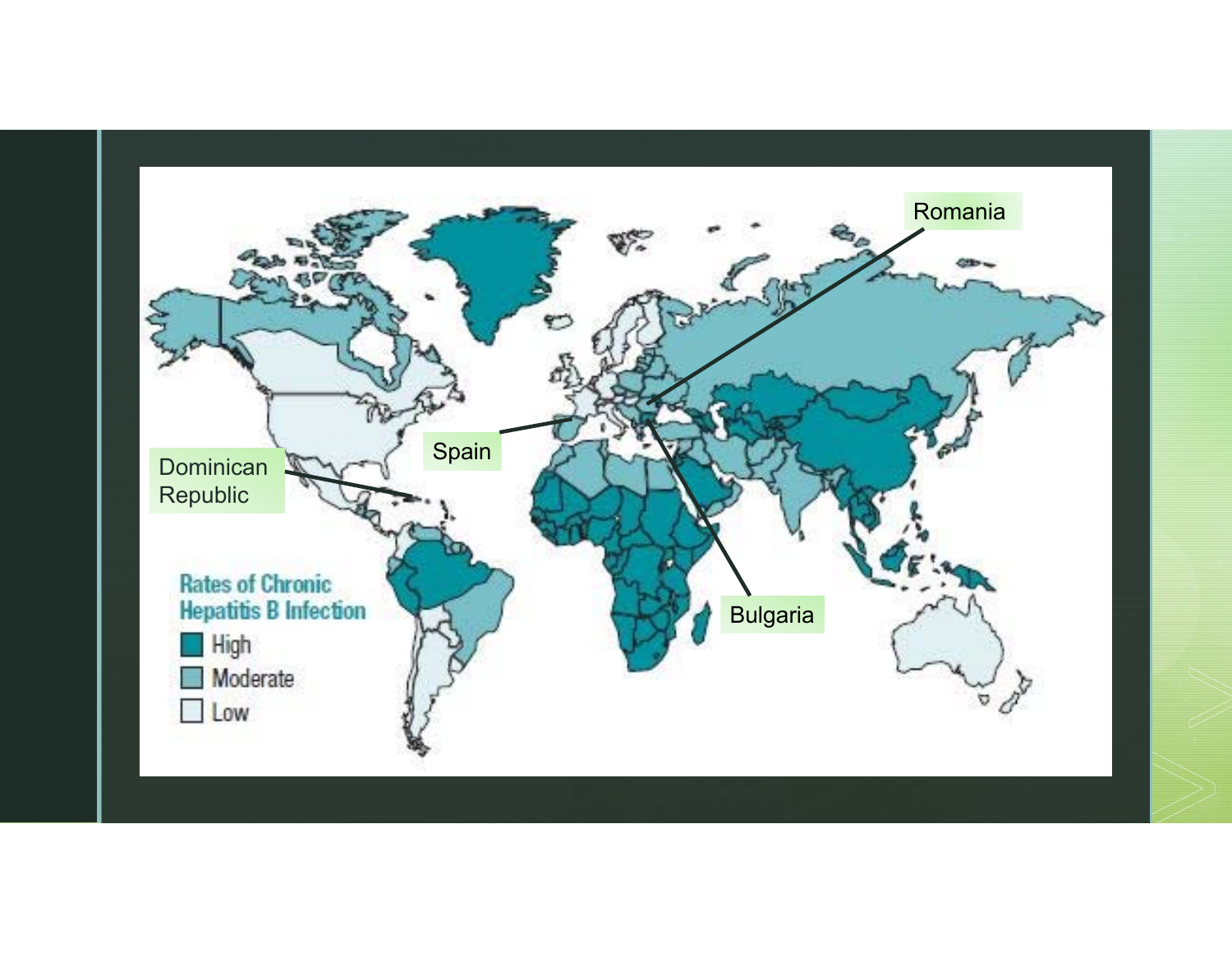#### ◤ STREET PROSTITUTION

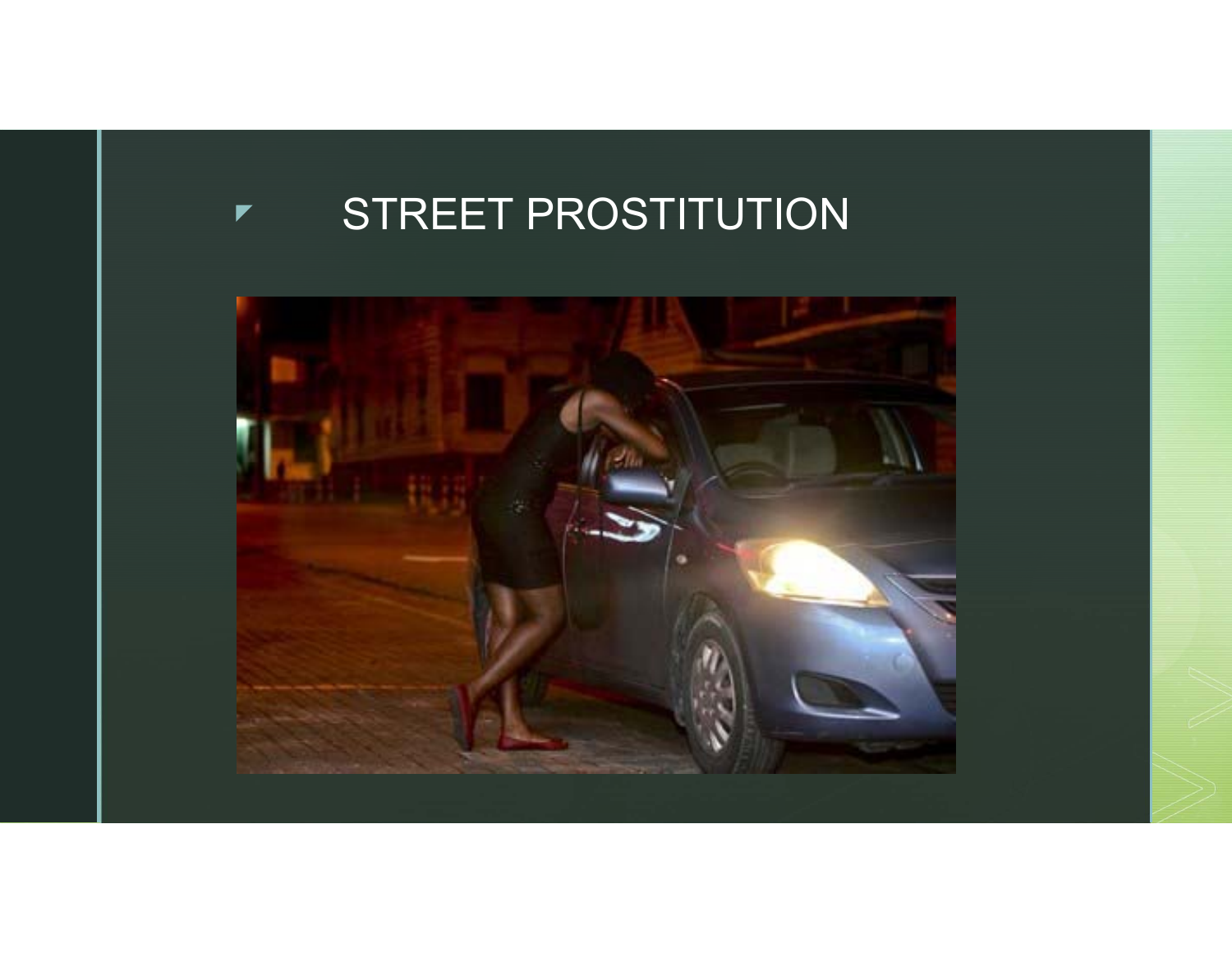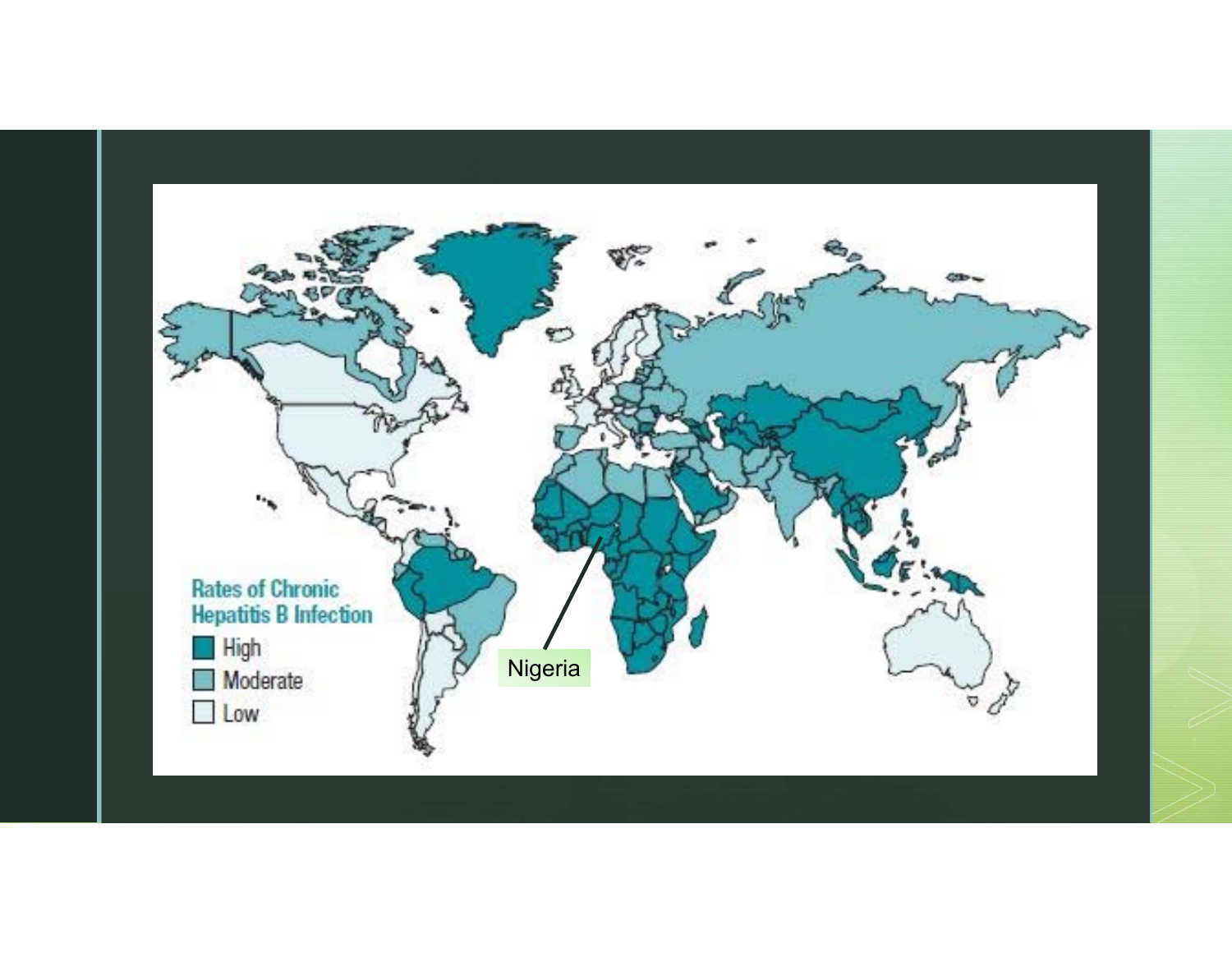# THAI MASSAGE SALOON

 $\blacktriangleright$ 

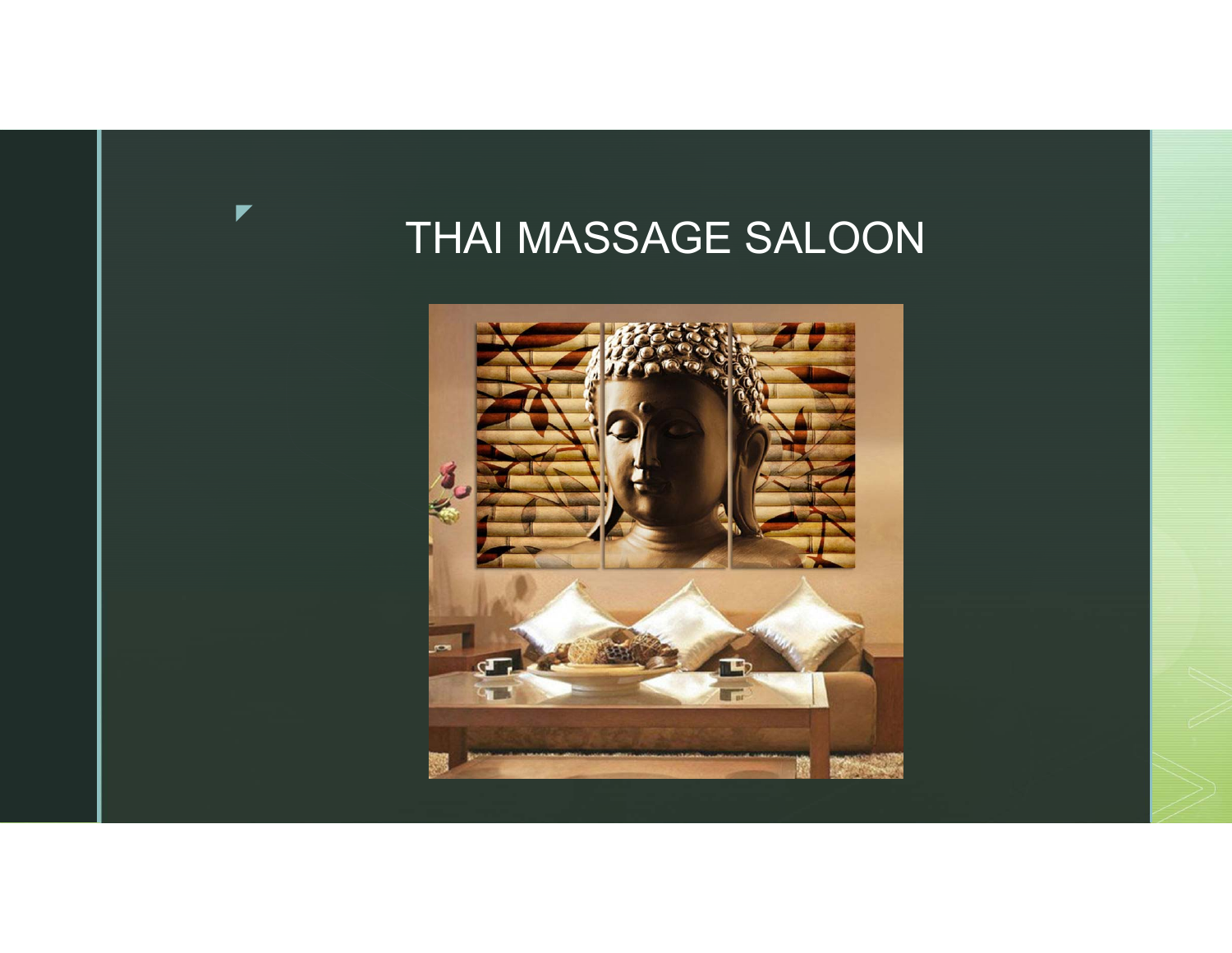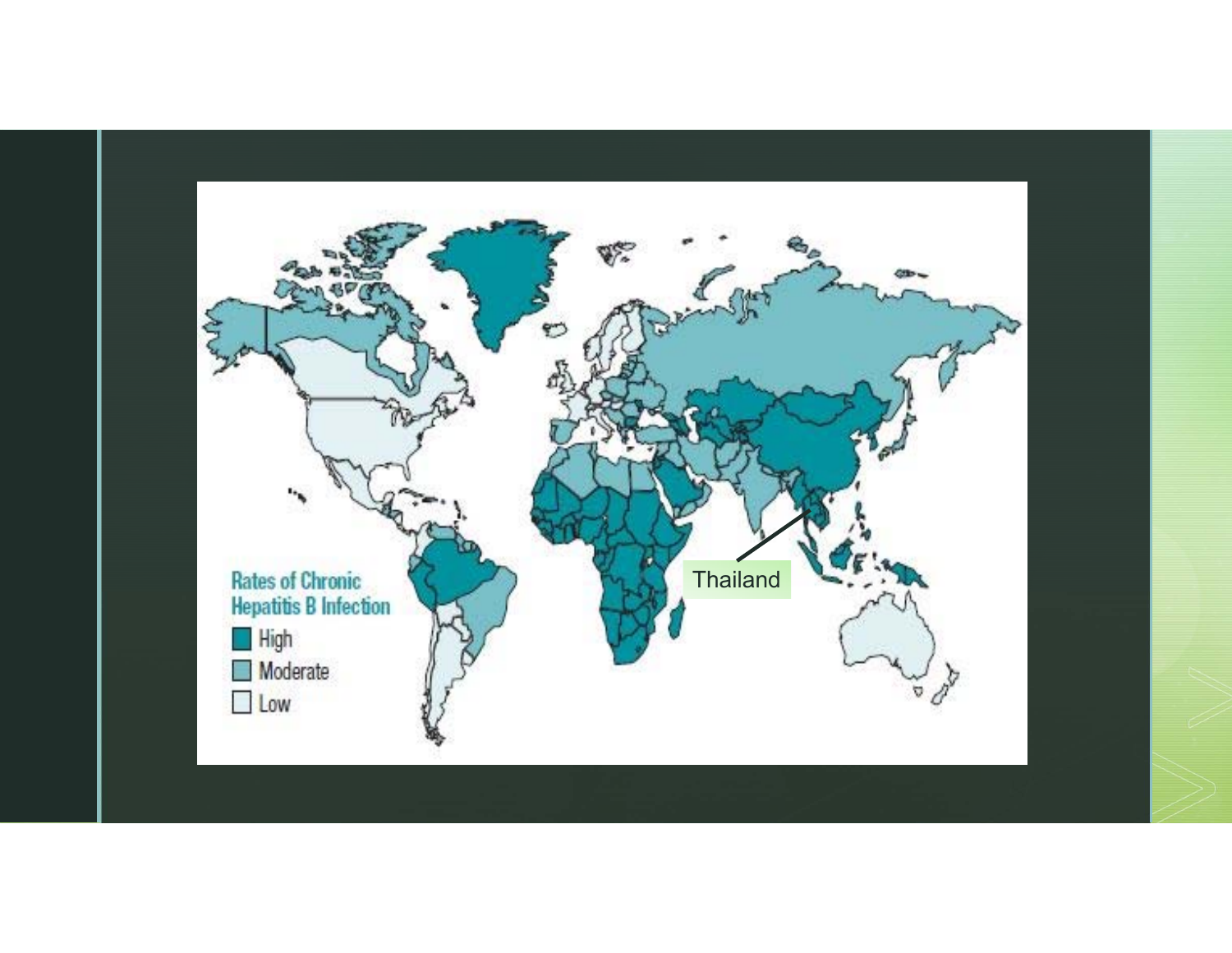#### Private houses

 $\blacktriangleright$ 

### Male prostitution



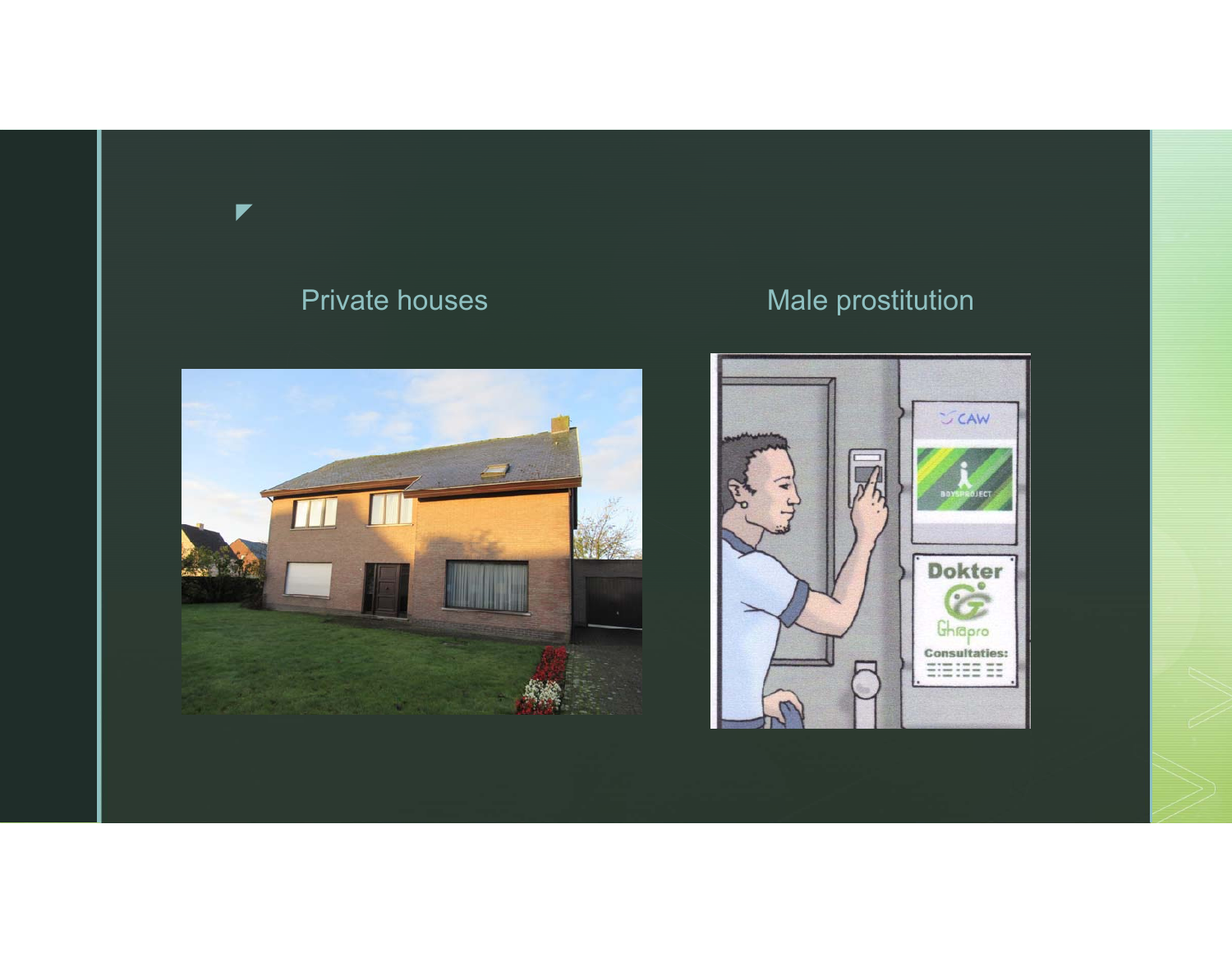## **Screening**

 $\blacksquare$ Screening of new sex workers

 $\blacktriangledown$ 

- ٠ Bloodsample with Hep B c Ab and Hep B s Ab
- ٠ When eligible for vaccination :  $0 - 1 - 3$  protocol Engerix B
- ٠ Hep B c Ab pos and Hep B s Ab neg  $\rightarrow$  determine Hep B s Ag
- $\blacksquare$ When Hep B s Ag neg  $\rightarrow$  give 1 booster - if necessary full vaccination.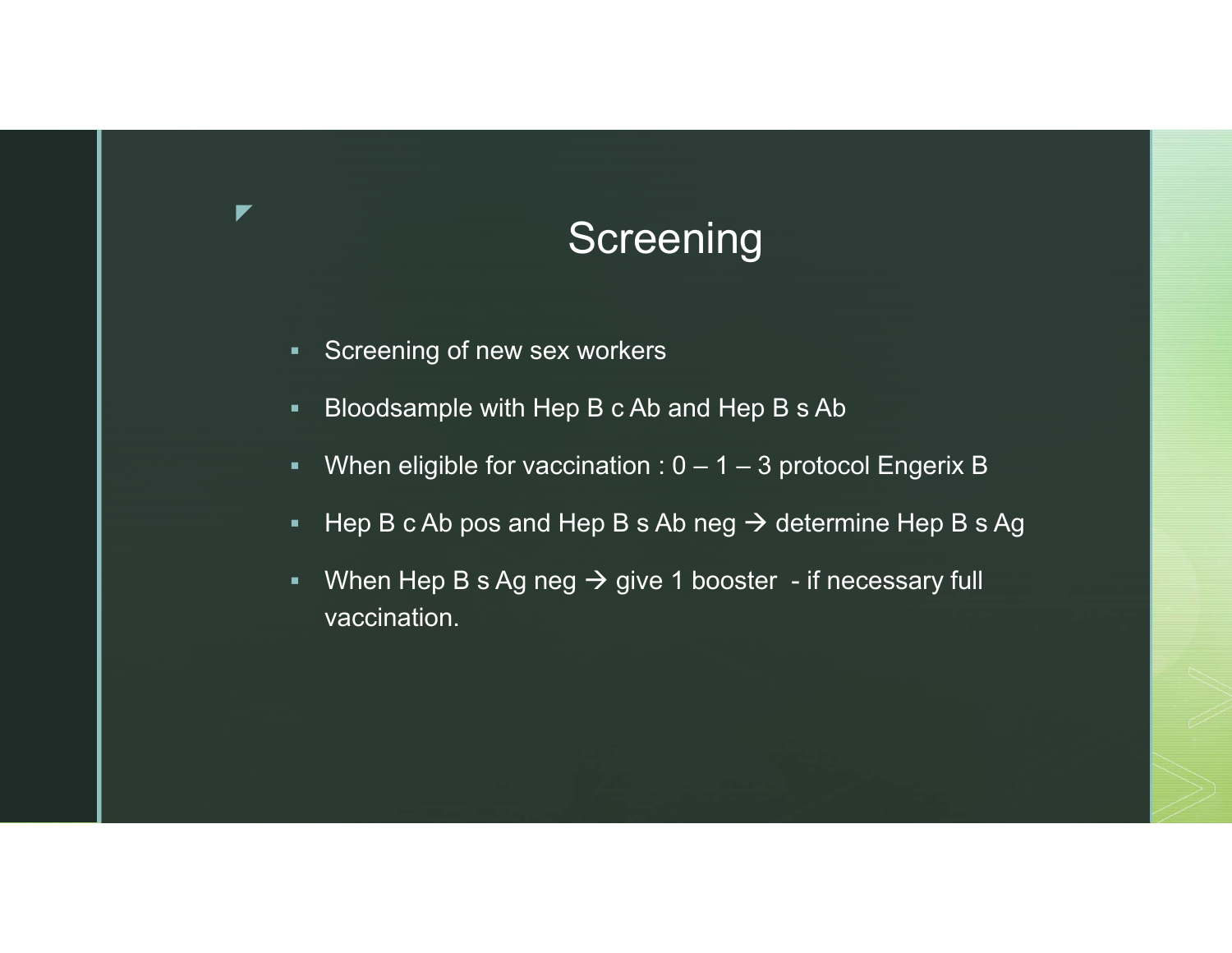### Epidemiology of Hepatitis B in sex workers

- $\mathbf{u}$  . From 1 – 3 – 2016 until 31 – 8 – 2017
- $\blacksquare$ Screening of 643 new sex workers

 $\blacktriangledown$ 

- $\bullet$  . Eligible for vaccination : 354 ( 55 % )
- $\mathbf{u}$  . Succesfully vaccinated in the past : 195 ( 30 % )
- $\blacksquare$ Immune through infection : 74 ( 12 % )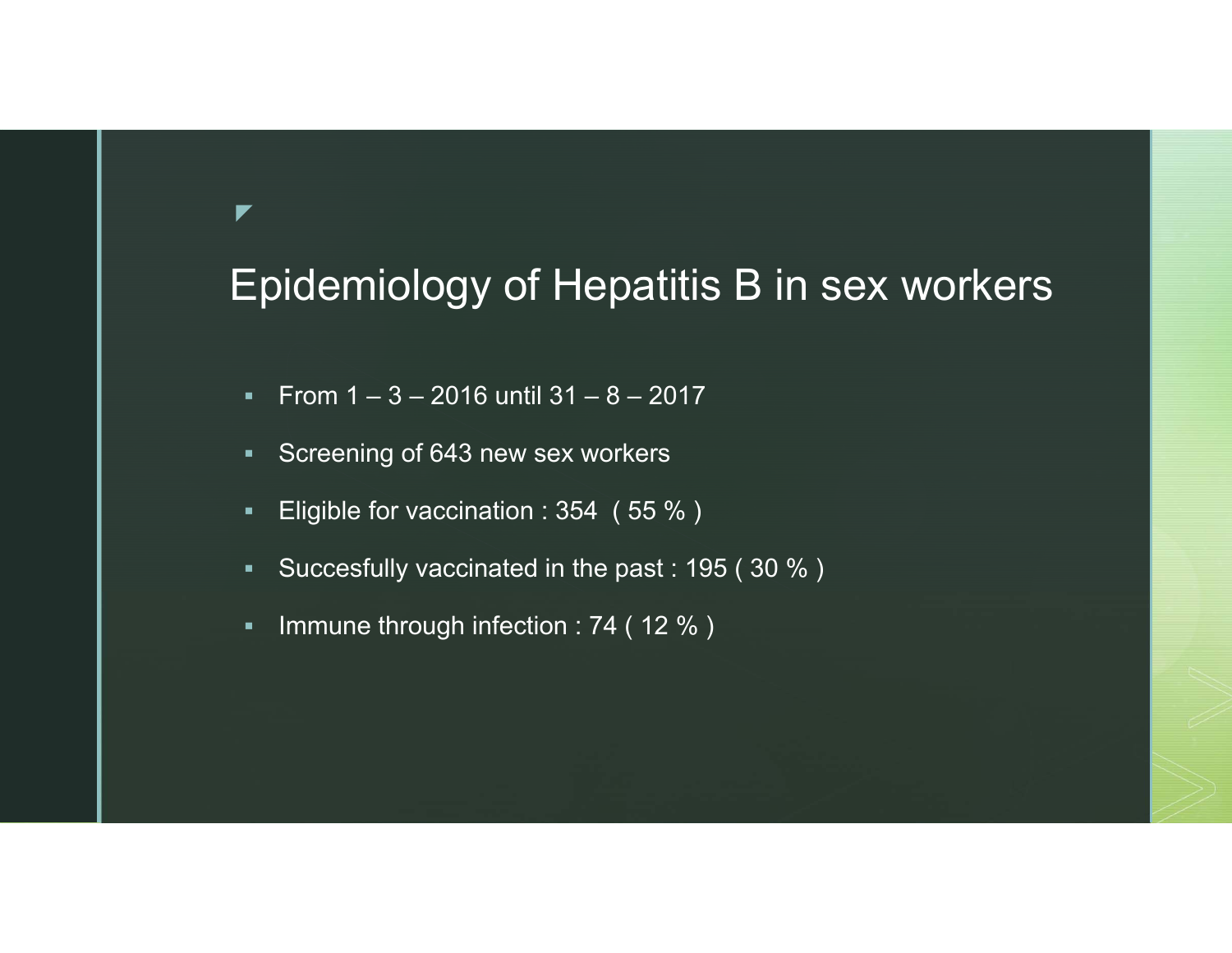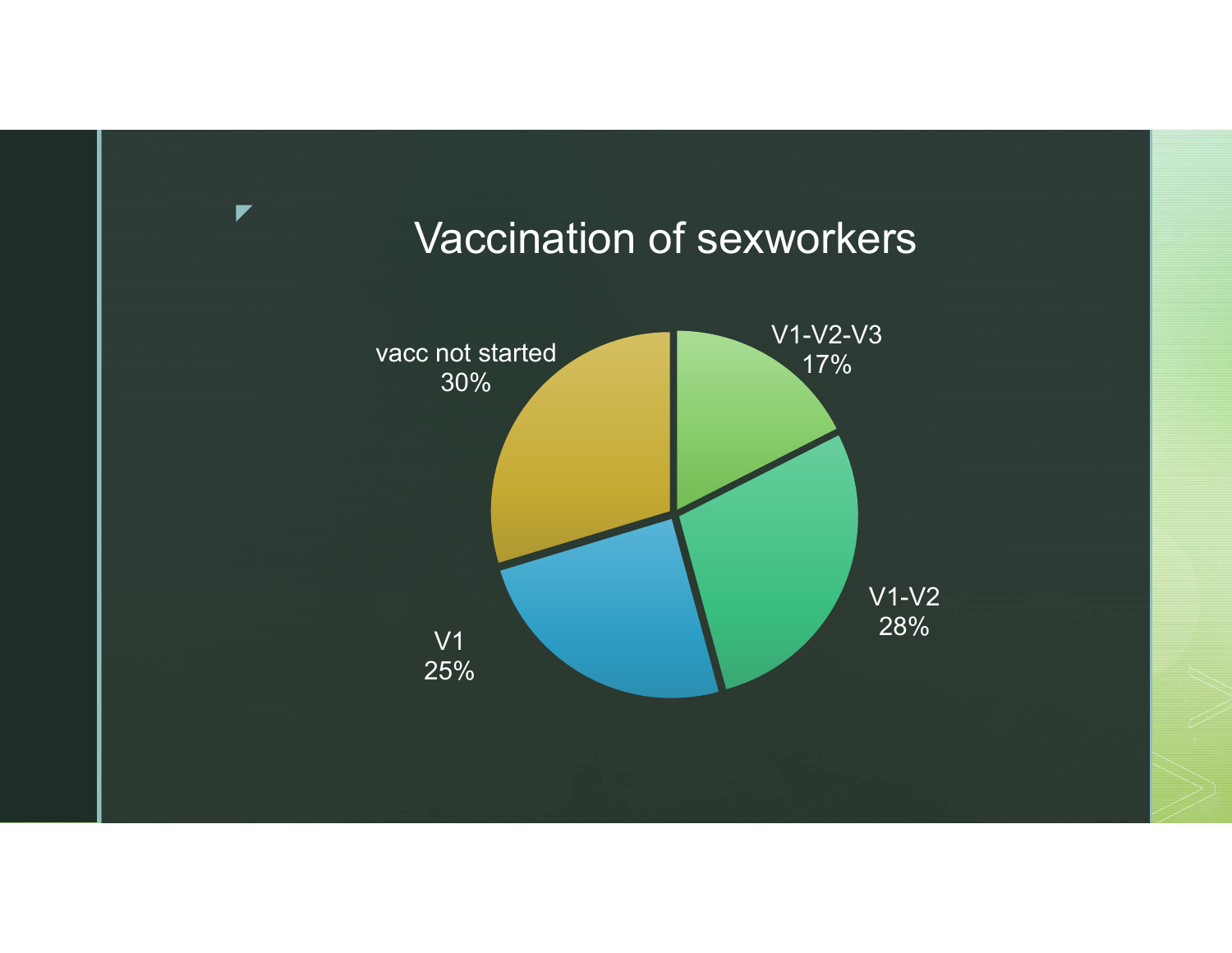### Chronic HBV infection

 $\blacksquare$ ■ HBV carriers : 6

 $\blacktriangledown$ 

- $\mathbf{r}$ HB e Ag positive : 1
- ٠ Hep B c Ab pos. and Hep B s Ab neg : 13
	- $\rightarrow$  immune after 1 booster : 4
	- $\rightarrow$  full vaccination started : 4

### Hepatitis A and C

- Epidemic Hepatitis A in MSM
- 4 cases of Hepatitis C